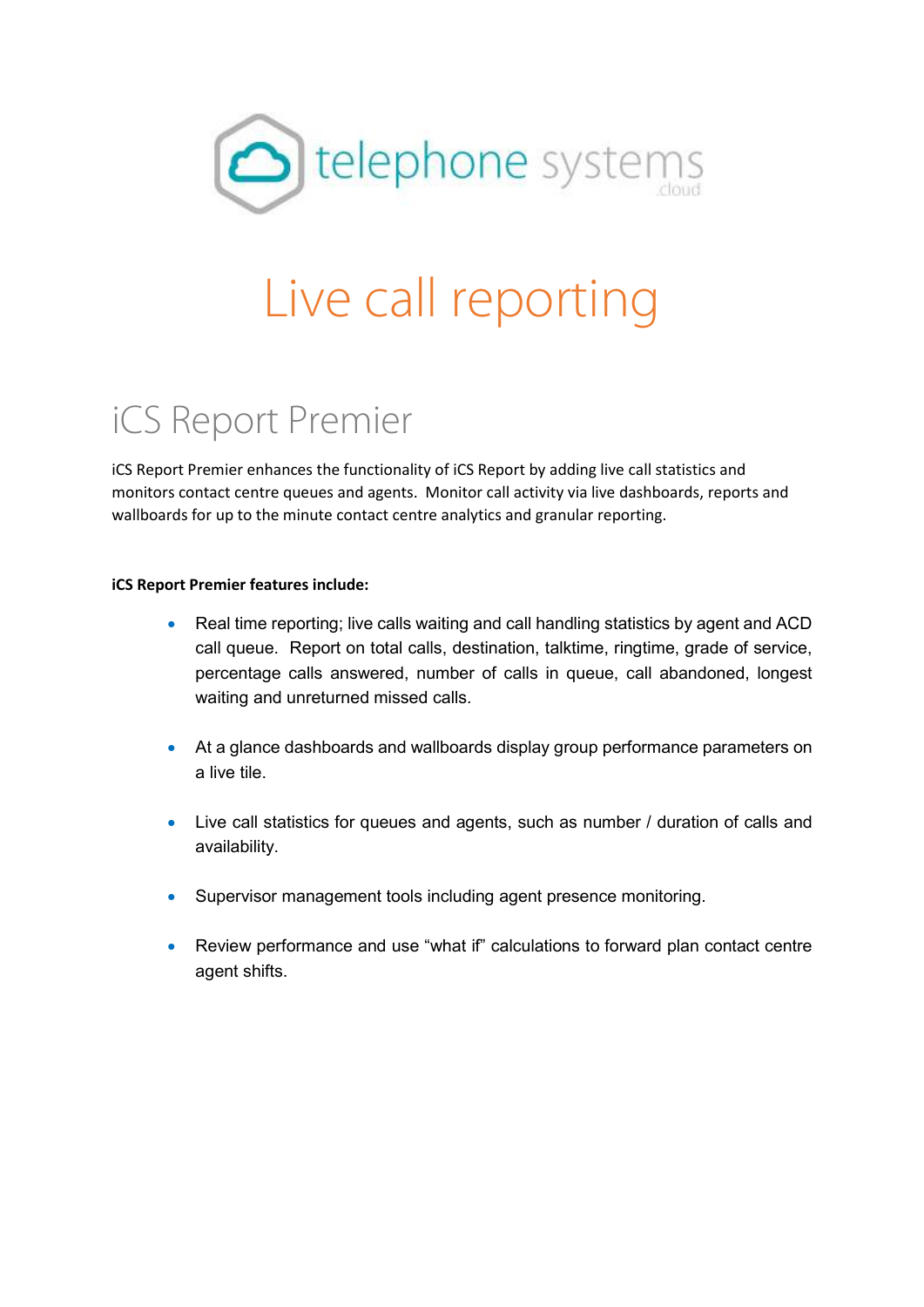## Contact Wallboard

This wallboard is divided into 3 elements to provide live call information on the Contact Centre.

- 1. **Contact Centre Summary:** This wallboard provides information on total calls out/answered, total missed calls, current calls waiting and longest waiting time in seconds.
- 2. **Agent Summary**: This wallboard displays live call information on each agent's current call status (e.g. free or on call), total incoming/outgoing calls and total talk time per agent.
- 3. **Live Calls:** This wallboard displays the current calls in progress within the business. The wallboard provides information on the direction of the current call (outgoing or incoming),

extension name, DDI, current call status (ringing or on call) and time in current status.

|               | <b>Call Status Key</b> |
|---------------|------------------------|
| Free          | Green                  |
| Outgoing Call | Blue                   |
| Incoming Call | Red                    |

|                       | CONTACT CENTRE SUMMARY                           |                  |                |       |          |                    |                           |                                  |
|-----------------------|--------------------------------------------------|------------------|----------------|-------|----------|--------------------|---------------------------|----------------------------------|
|                       | 634<br><b>Total Calls</b>                        |                  |                |       |          |                    | 344<br><b>Total Out</b>   |                                  |
|                       | 241<br><b>Total Answered</b>                     |                  |                |       |          |                    | 49<br><b>Total Missed</b> |                                  |
|                       | <b>Calls Waiting</b>                             |                  |                |       |          |                    |                           | <b>Longest Waiting Time(sec)</b> |
| <b>MAGENT SUMMARY</b> |                                                  |                  |                |       |          |                    |                           |                                  |
|                       | Agent                                            |                  | <b>Status</b>  | Calls |          | Inc                | Out                       | <b>Total Talktime</b>            |
|                       | <b>Shivam Gadday</b>                             |                  | Free           | 121   |          | eo.                | 61                        | 03:47:14                         |
|                       | Kishan Mahatma                                   |                  | Free           | 121   |          | 53                 | $\bullet$                 | 04:20:24                         |
|                       | Curtis John Power                                |                  | Free           | 117   |          | 30                 | 87                        | 032522                           |
|                       | <b>Neil Florid</b>                               |                  | Free           |       | 85       | 56                 | 30                        | 03:48:53                         |
|                       | <b>Rui Costa</b>                                 |                  | DND ON         |       | 73<br>54 | 25<br>18           | 48<br>38                  | 03:01:23<br>02:24:39             |
|                       | <b>Rachala Ferrandes</b><br><b>Sanglia Patel</b> |                  | Free<br>DND ON |       | 27       | 27                 | o                         | 01:01:35                         |
|                       | Kukkeep Mahal                                    |                  | DND ON         | 21    |          | 9                  | 12                        | 00:21:24                         |
|                       | Call Carter Group!                               |                  | Free           | B     |          | 8                  | ۰                         | 00:00:00                         |
|                       | <b>Call Cantar Perivale Overflow</b>             |                  | Free           | a     |          | ă                  | ö                         | 00:00:00                         |
| <b>CHLIVE CALLS</b>   |                                                  |                  |                |       |          |                    |                           |                                  |
| Direction             | Extension                                        | <b>DDI/Group</b> | Caller ID      |       |          | <b>Call Status</b> |                           | <b>Time in Current Status</b>    |
| Outpoing              | <b>Rui Costa</b>                                 |                  | 07715171988    |       |          | On Call            |                           | 01:18:32                         |
| Outpoing              | Neil Floros                                      |                  | 03458351205    |       |          | On Call            |                           | 01:15:48                         |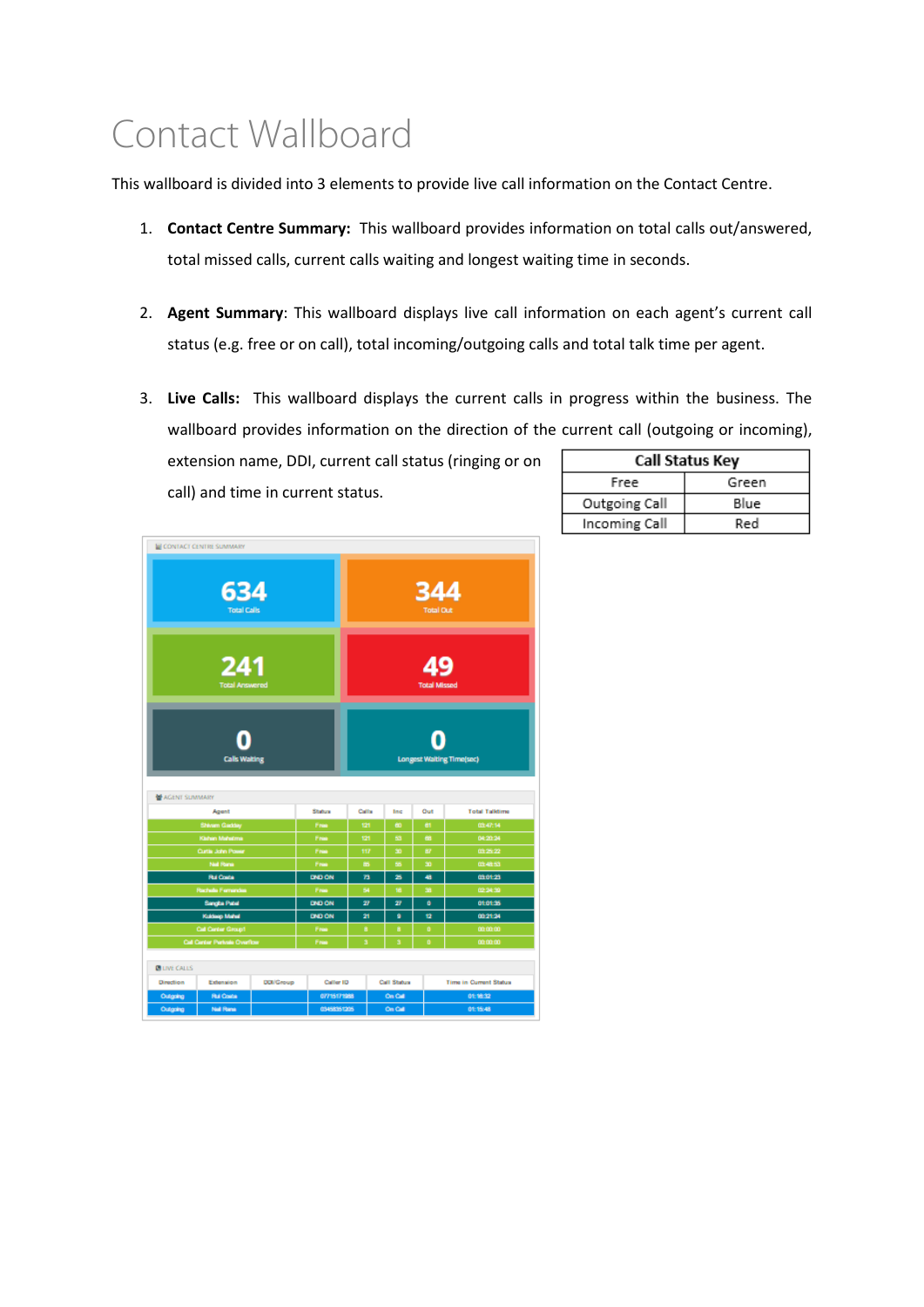## **Operating the Feature**

Telephone Systems Call Analytics features are accessed via your My Account area.

## **Logging On to the Application**

| <b>Z</b> Customer Ref                 |         |
|---------------------------------------|---------|
| Please enter your customer reference. |         |
| $e$ Email $*$                         |         |
|                                       |         |
| Password *                            |         |
| Keep me signed in<br>w                |         |
| Can't access your account?            | Sign in |

To log on visit the application portal URL, then enter your reference, email address and password, supplied by email.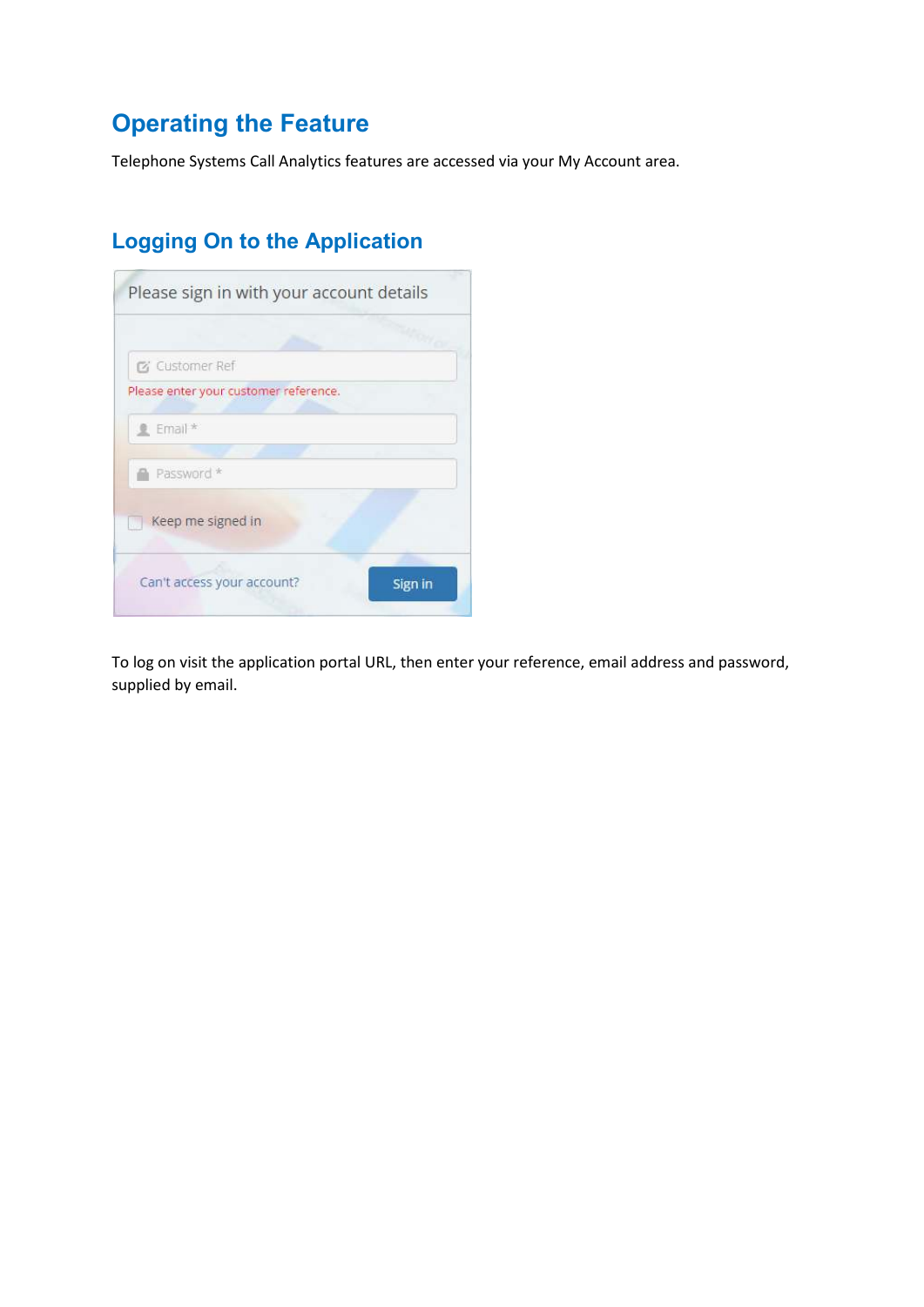### **Home**

The Home section allows users to navigate through different sections of the software as shown in the screenshot below.



#### *Modules will vary depending on the product purchased.*

## **Insight**

Insight is an intuitive business productivity tool enabling businesses to monitor inbound and outbound calls via pre-defined dashboards and a wallboard.

The Insight section of the software is split into multiple sections which combine live tiles and reports to provide call information on the entire business. Users are able to filter this section for a specific date and time by clicking on the date drop down which is located on the top right hand side. Users are also able to download the Insight Summary as a PDF.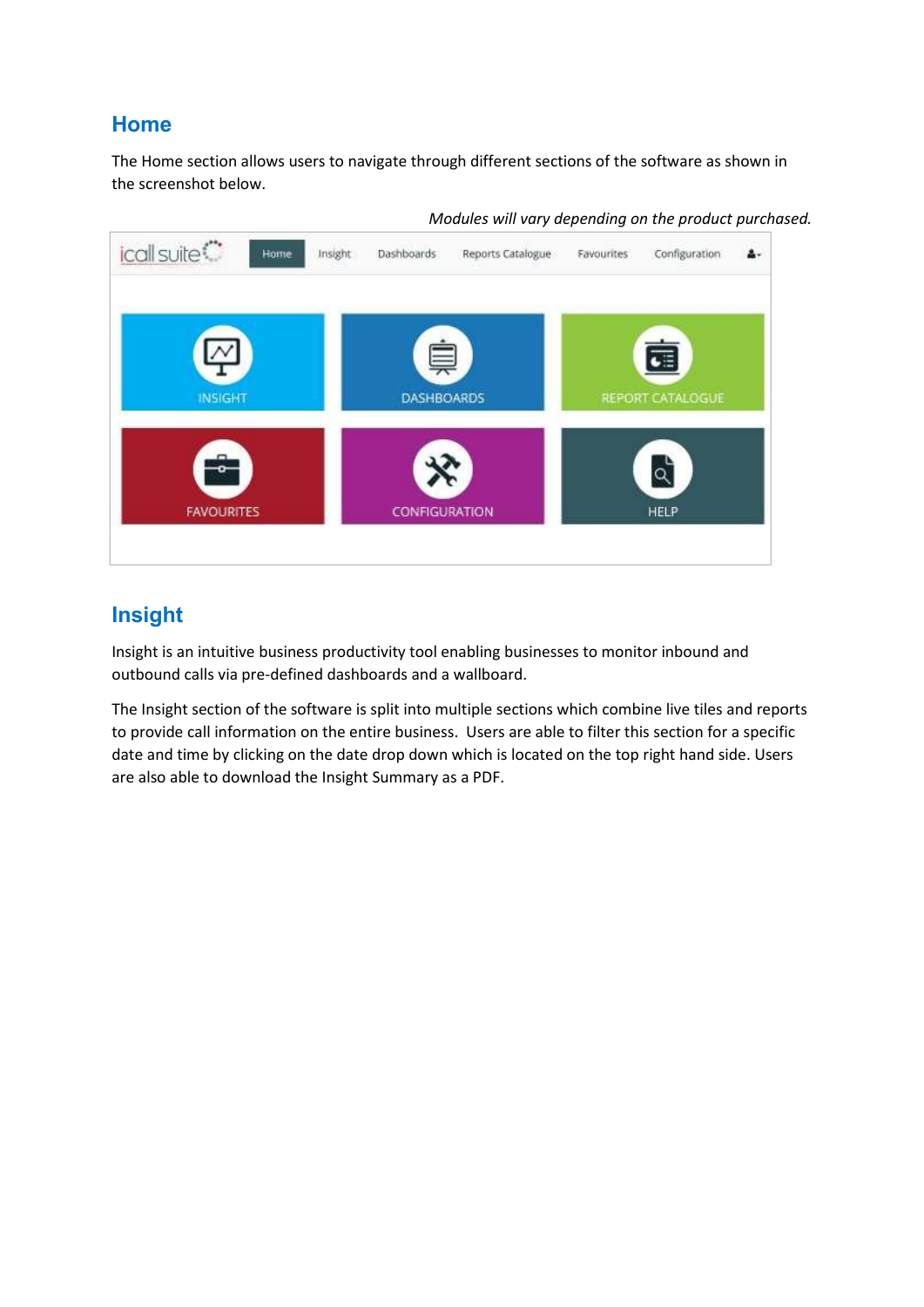

#### **Hourly Call Distribution**

This bar chart displays hourly call traffic which allows users to see which hours of the day are busiest. The bar chart drop down provides options to display hourly incoming call distribution, hourly outgoing call distribution, or hourly call distribution.

#### **Percentage Answered**

This speedometer provides the percentage of the calls answered within target response time over the total calls answered by the business.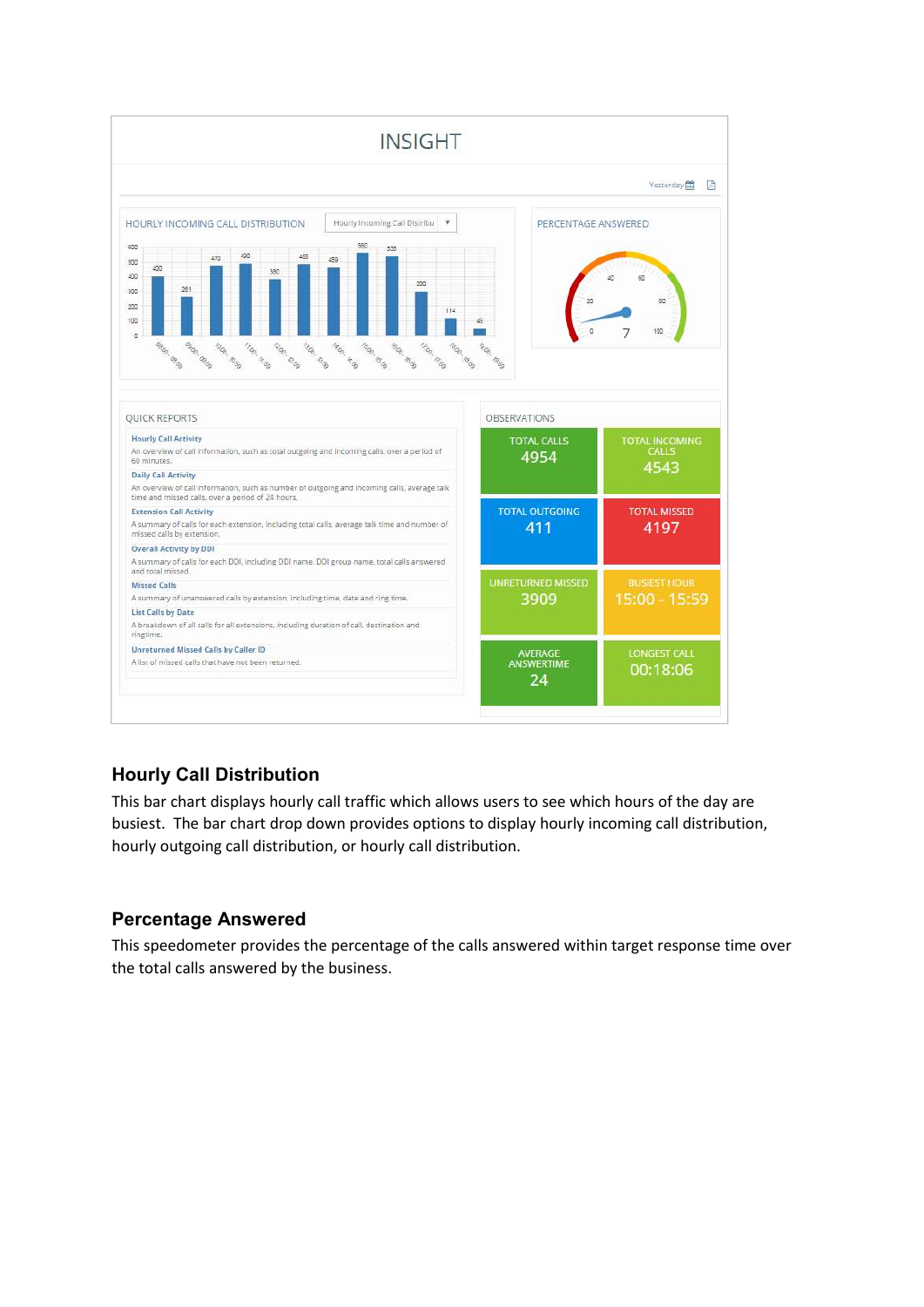#### **Quick Reports**

The quick reports section is a repository of report templates. Once run, the reports can be customised by the user using filters.

- 1. **Hourly Call Activity**: An overview of call information, such as total outgoing and incoming calls, over a period of 60 minutes.
- 2. **Daily Call Activity**: An overview of call information, such as number of outgoing and incoming calls, average talk time and missed calls, over a period of 24 hours.
- 3. **Extension Call Activity**: A summary of calls for each extension, including total calls, average talk time and number of missed calls by extension.
- 4. **Overall Activity by DDI**: A summary of calls for each DDI, including DDI name, DDI group name, total calls answered and total missed.
- 5. **Missed Calls**: A summary of unanswered calls by extension, including time, date and ring time.
- 6. **List Calls by Date**: A breakdown of all calls for all extensions, including duration of call, destination and ring time.
- 7. **Unreturned Missed Calls by Caller ID**: A list of missed calls that have not been returned.

#### **Observations**

Live tiles display call information on total calls within the business, total incoming/outgoing calls, total missed, unreturned missed calls, busiest hour, average answer time and longest call. By clicking on a tile the relevant report will display in a new tab, providing further detail. For example, by clicking on the unreturned missed calls tile, the detailed unreturned missed calls report will be displayed.

#### **DDIs**

This DDIs table displays a summary of total calls for each DDI including total calls offered (including missed calls), answered and missed, as well as average ring time, average abandon wait time, Grade of Service (GoS) and Percentage Calls Answered (PCA).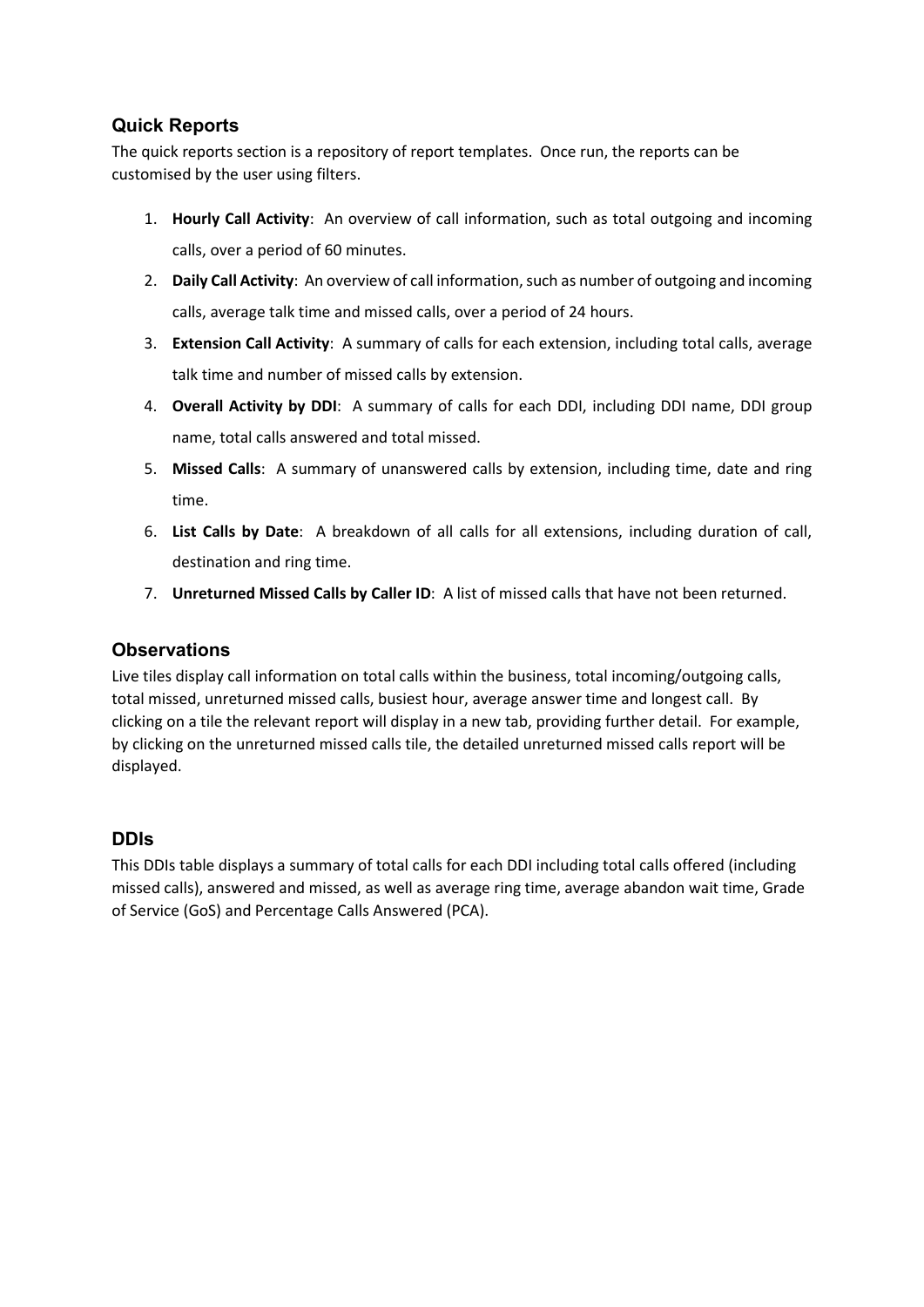Grade of Service (GOS) displays total calls answered within the target response time over total calls offered and Percentage Calls Answered (PCA) displays the percentage of calls answered within the target response time over total calls answered for the day.

| <b>DDI</b>                               | Offered        | Answered | Missed  | Avg Ringtime                        | Avg Abandon Wait Time             | GOS<br>800 M              | PCA              |
|------------------------------------------|----------------|----------|---------|-------------------------------------|-----------------------------------|---------------------------|------------------|
| Auto Attendant Calicentre                | 124            | 181      | 38      | 00:00:07                            | 00.00.29                          | 0.00                      | 0.00             |
| <b>Reception 3</b><br><b>Horseholder</b> | $\rm B$        | $\tau$ . |         | 12322340<br>00:00:04                | 000044                            | 334,540<br>37.50          | 42.86            |
| Reception.2                              | $\mathcal I$   | ÷        | Ŭ       | 00:00:00                            | 000000                            | 100.00                    | 100.00           |
| Herepton <sub>.1</sub><br>infilm mit H   | $\ddot{a}$     | 4        | o       | <b>COMMONS</b><br>00:00:00<br>----- | <b>SUSSING COUNTY</b><br>00 00 00 | 100.00<br>---             | 100.00<br>nessen |
| Body Shop 38371318                       | $\cdot$        | z.       | 0       | 00:00:11                            | 000000                            | 0.00                      | 0.00             |
| Steve 38373319                           | $\overline{2}$ | ŷ.       | $\circ$ | 00:00:06                            | Links of the New York<br>00 00 00 | <b>CONTRACTOR</b><br>0.00 | 0.00             |
| € 4 38371320                             | ×,<br>×        | Ž        | 0       | 00:00:01                            | 00:00:00                          | 0.00                      | 0.00             |

Users are able to click on a DDI name to view the 'list calls by date' report which displays a breakdown of calls by extension and user, including the date/time of call, duration, area, DDI, ring time and call type. This report can be used to analyse call flow and can be saved as PDF/CSV or emailed to any email address instantly.

#### **Users**

This report displays a call summary by extension / user, including total calls, total incoming, total outgoing and total missed calls.

| <b>USERS</b> |                                                                              |                        |                |           |                    |  |
|--------------|------------------------------------------------------------------------------|------------------------|----------------|-----------|--------------------|--|
| Extension    | Usemame                                                                      | Total                  | in.<br>11 1.XX | Out<br>-- | Missed             |  |
| 302          | Reception 2                                                                  | $69 -$                 | - 58           | 33        | $\scriptstyle{12}$ |  |
| 303          | Reception 3                                                                  | $\boldsymbol{H}$       | $\sqrt{43}$    | 34        | $\overline{12}$    |  |
| 301          | Reception 1                                                                  | 57.                    | 44             | $-13$     | O.                 |  |
| 308          | <b>CONTRACTOR</b> CONTRACTOR<br>Parts 1 38371315                             | $\mathbb{H}^{\dagger}$ | $\mathfrak{h}$ | $2\pi$    | $\mathfrak n$      |  |
| 315          | Steve 38371319                                                               | 22                     | 5 <sup>2</sup> | $17-$     | $0^\circ$          |  |
| ata          | <b>CONTRACTOR</b> CONTRACTOR<br>Estimators 1 35371317<br>mention and a state | tu                     | $\overline{2}$ | 16        | u                  |  |
| 308          | Parts 2 38371316                                                             | $\,11$                 | 2:<br>$\sim$   | $\theta$  |                    |  |

By clicking on an extension number, the 'list calls by date' report will be displayed, filtered by that particular extension. The report displays a breakdown of calls for this extension, including the date/time of call, duration, area, DDI, ring time and call type. This report can be saved as PDF/CSV or emailed to any email address instantly.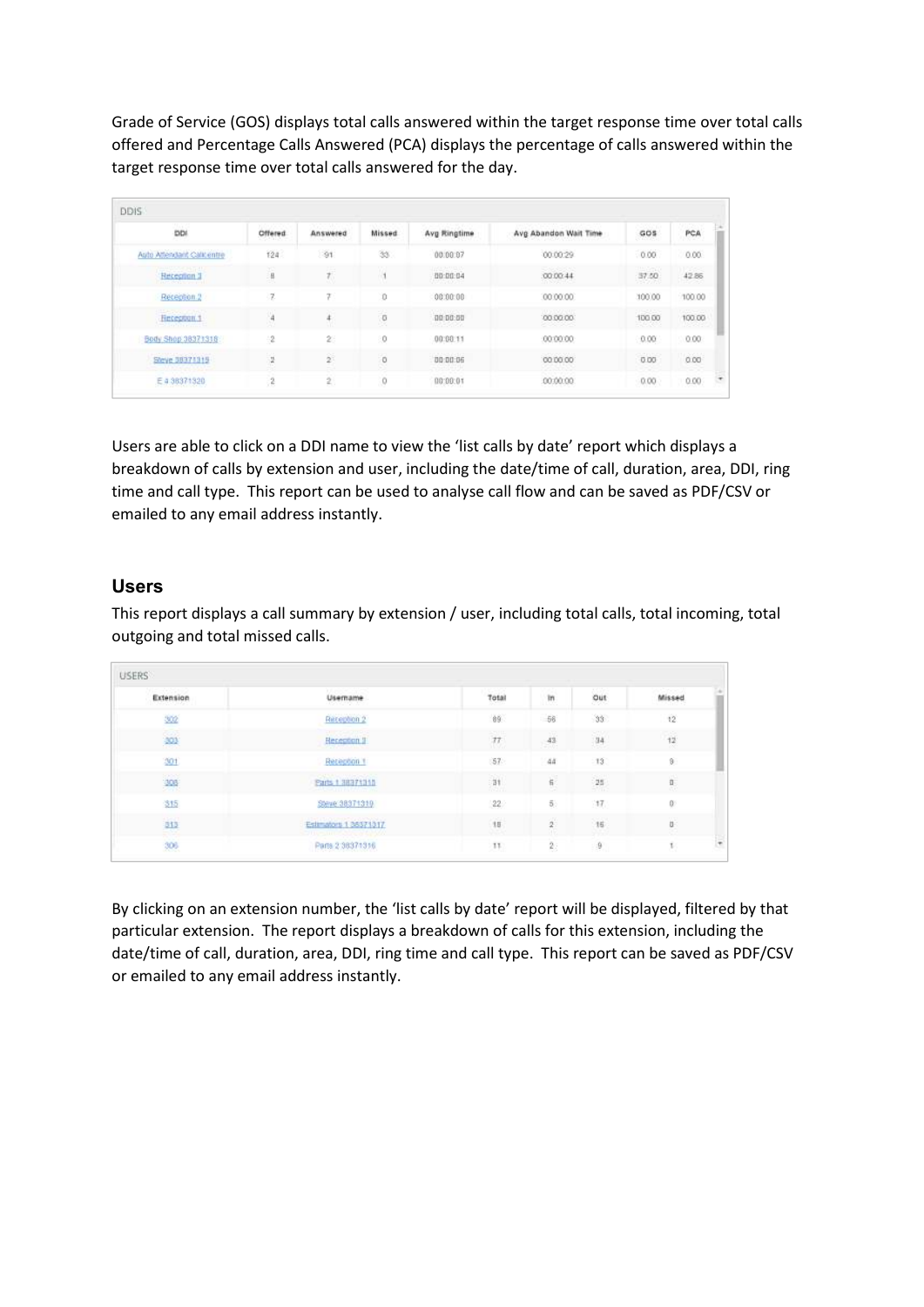#### **Insight Wallboard**



The Insight Wallboard provides 3 pre-defined wallboards, displayed in three size formats:

- 1. **DDI Summary**: This wallboard displays the number of total calls, total missed calls, ring time and total talk time for each DDI.
- 2. **Extension Summary**: This wallboard displays the number of total calls (incoming and outgoing), total missed calls and total talk time for each extension within the business.
- 3. **Business Summary**: This wallboard simply displays the total incoming/outgoing calls, total missed calls, average ring time and total talk time for the entire business.

## **Dashboards**

The dashboard section delivers wallboards for fast access to regularly used statistics, enabling users to view real-time data and historical data.

#### **Standard Wallboard**

The Standard Wallboard provides an overall business summary of essential call information, including total calls, total answered, total outgoing and total missed. Below the call summary tiles is more detailed call information on agents and DDIs, including talk time and total calls.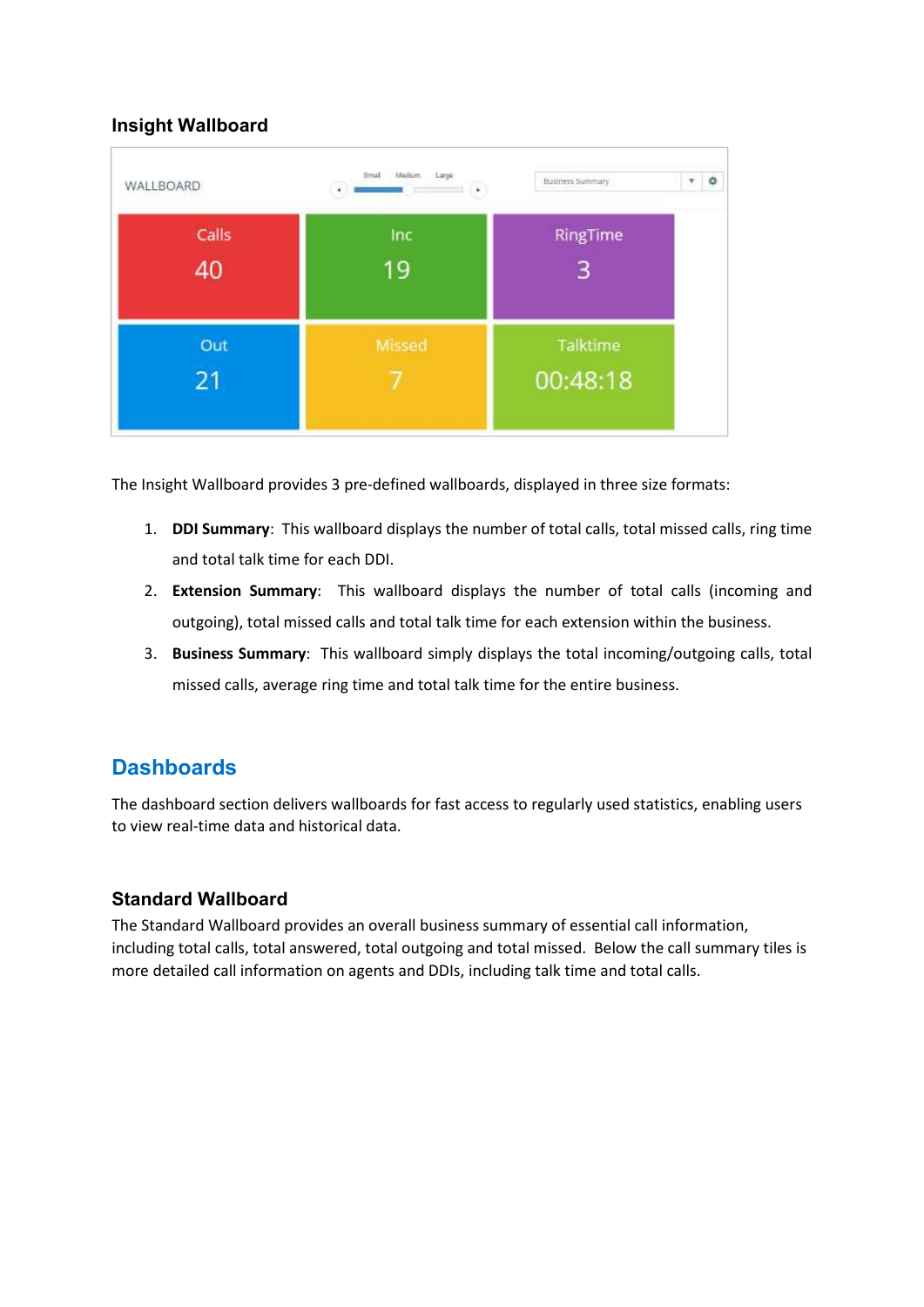#### **Executive Summary**

The Executive Summary is a high level report that collates call information from multiple reports to provide useful observations & recommended actions.



The report is divided into the following sections:

- The **Summary** shows the total calls, total missed calls statistics, busiest hour and busiest agent.
- The **Observations** section provides brief information on the longest incoming/outgoing call lasting, number of calls made to international numbers and total duration of outbound calls made.
- The **Average Answer Time** monitor shows the average answer time of the total calls.
- The **Percentage of Calls Answered** monitor shows the percentage of calls answered within the target response time over total calls answered.
- The **Percentage Missed** monitor simply displays the percentage of calls missed by the business.
- The **Hourly Incoming Call Distribution** shows the total incoming calls by each hour in a bar chart.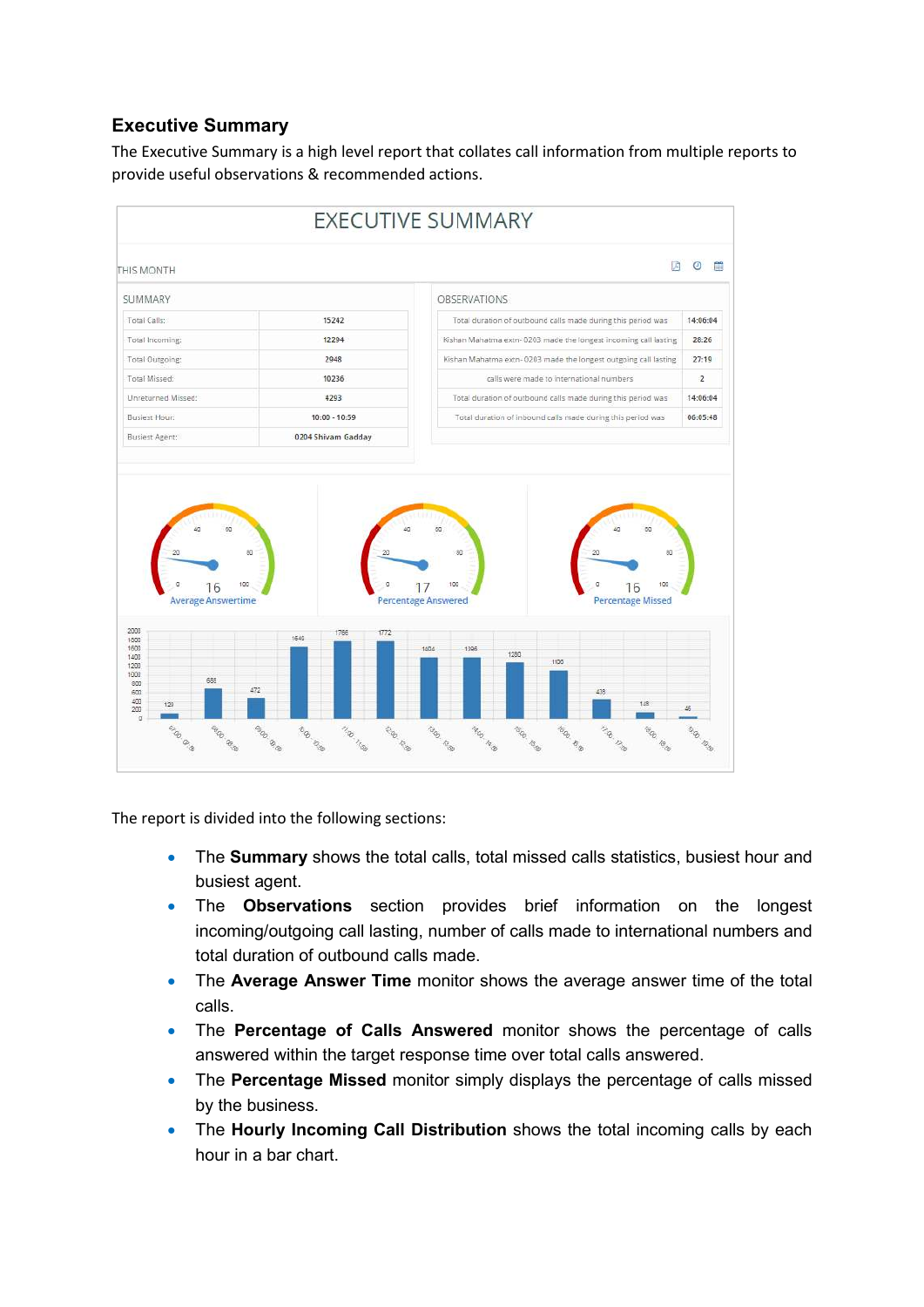- The **Top DDIs** table shows total calls offered, answered, missed and average ringtime for top 5 DDIs.
- The **Top Agent** table shows the top 5 extensions that have the highest number of calls.
- The **Summary by Department** shows brief information on departments such as total calls and average talk time.

#### **Insight Wallboard**

The Insight Wallboard can be accessed via the Dashboards section to view the following pre-defined wallboards:

- **DDI Summary:** This wallboard displays the number of total calls, total missed calls, ringtime and total talktime for each DDI.
- **Extension Summary:** This wallboard displays the number of total calls (incoming and outgoing), total missed calls and total talktime for each extension within the business.
- **Business Summary:** This wallboard simply displays the total incoming/outgoing calls, total missed calls, average ringtime and total talktime for the entire business.

#### **My Dashboard**

My Dashboard allows users to collate live tiles together to be displayed on their dashboard providing up to date call information.

| M. League Durante                       |                   |                            |                                      |                 | <b>ELOK</b> | 10 column lot available. |                             |                   |                                      |                 |                                |                                     |  |
|-----------------------------------------|-------------------|----------------------------|--------------------------------------|-----------------|-------------|--------------------------|-----------------------------|-------------------|--------------------------------------|-----------------|--------------------------------|-------------------------------------|--|
| <b>Experience</b>                       | <b>Tele Levis</b> | Jurgens                    | <b>Britaining</b>                    | Total Totalers  |             |                          | <b>SUPERING</b>             |                   |                                      | <b>INCOMING</b> |                                |                                     |  |
| <b>Harlan Address</b>                   | $\mathbb{Z}$      |                            | ×                                    | <b>SITTER</b>   |             | <b>TOTAL</b>             |                             |                   |                                      |                 |                                | WISSED                              |  |
| <b>Bowland</b><br><b>COLORED AND IN</b> | $\rightarrow$     | ÷                          | a.                                   | Animals         |             | 640                      | 341                         |                   |                                      | 276             |                                | 48                                  |  |
| <b>Long-premiers</b>                    | m                 | ti.                        | $\mathbf{m}$                         | TE2941          |             |                          |                             |                   |                                      |                 |                                |                                     |  |
| <b>Amirlians</b>                        | $\overline{a}$    | ü                          | $\sim$                               | <b>IGACIO</b>   |             |                          |                             |                   |                                      |                 |                                |                                     |  |
| <b>Backway</b>                          | $\mathbb{R}^n$    | $\mathbb{R}$               | $\left\vert \mathbf{q}\right\rangle$ | <b>JO MVH</b>   |             | and in division of       |                             |                   |                                      |                 |                                |                                     |  |
| <b>Railricki</b> Provincial             | $\rightarrow$     | ü                          | H.                                   | 121991          |             |                          |                             |                   |                                      |                 |                                |                                     |  |
| <b>Barack Park</b>                      | $\overline{ }$    | ٠                          | 11                                   | $49.4148$ .     |             | Collsule                 |                             |                   |                                      |                 |                                |                                     |  |
| <b>Bolley Links</b>                     | $\frac{1}{2}$     | ٠                          | ۰                                    | $n + n$         |             |                          |                             |                   |                                      |                 |                                |                                     |  |
| <b>URCOMPRISE</b>                       |                   | ٠                          |                                      | 14 Milled       |             | might<br>Holme           | <b>TRANSVALLE</b>           | Printer Catalogue | TATA 의 XXXX 등 1/ / 2 : 2 : 2 : 4 : 1 | Charles Bars    | curtes sten<br><b>19600000</b> |                                     |  |
| Las labor Fenate Devices                |                   | ÷                          |                                      | as since        |             | A.                       |                             |                   |                                      |                 |                                |                                     |  |
| 注目所<br>25411                            |                   | 12 Aug. Rington Ave., 1987 | $\sim$                               | $m \geqslant n$ |             | 1000<br>H.<br>٠          |                             |                   |                                      |                 |                                | 四 (W)                               |  |
|                                         |                   |                            |                                      |                 |             |                          | <b>Birthown</b>             | <b>Different</b>  | 71944140                             |                 | <b>Site Registed</b>           | <b>Tract Tolkstop</b><br>ve matrice |  |
|                                         |                   |                            |                                      |                 |             |                          | CarDener Hough              | 111               |                                      | $\mathbb{R}$    | 39 98 18                       | <b>HELE</b>                         |  |
|                                         |                   |                            |                                      |                 |             |                          | Contractor Constal          | $\frac{1}{2}$     |                                      | $\equiv$        | make                           | 19.95 10<br>an an                   |  |
| ×                                       |                   |                            |                                      |                 |             |                          | Corporate stought           | ×                 | ti                                   |                 | <b>HERES</b>                   | 进时支                                 |  |
|                                         |                   |                            |                                      |                 |             |                          | Lan Linder Petruket Linedas | ÷                 |                                      |                 | dicatal.                       | ave.                                |  |
|                                         |                   |                            |                                      |                 |             | Ad                       | matrial ANAID               | $\blacksquare$    |                                      |                 | <b>PERMIT</b>                  | <b>MITT IS</b>                      |  |
|                                         |                   |                            |                                      |                 |             |                          |                             |                   |                                      |                 |                                |                                     |  |

Each login role will have their own dashboard in which they can use the 'create new live tile' option to add predefined live tiles and custom tiles which can be created through the reports catalogue. Also using this option, users can display other users' live tiles on their dashboard.

The 'delete live tiles' option can be used to delete any tiles users do not wish to display on their dashboard.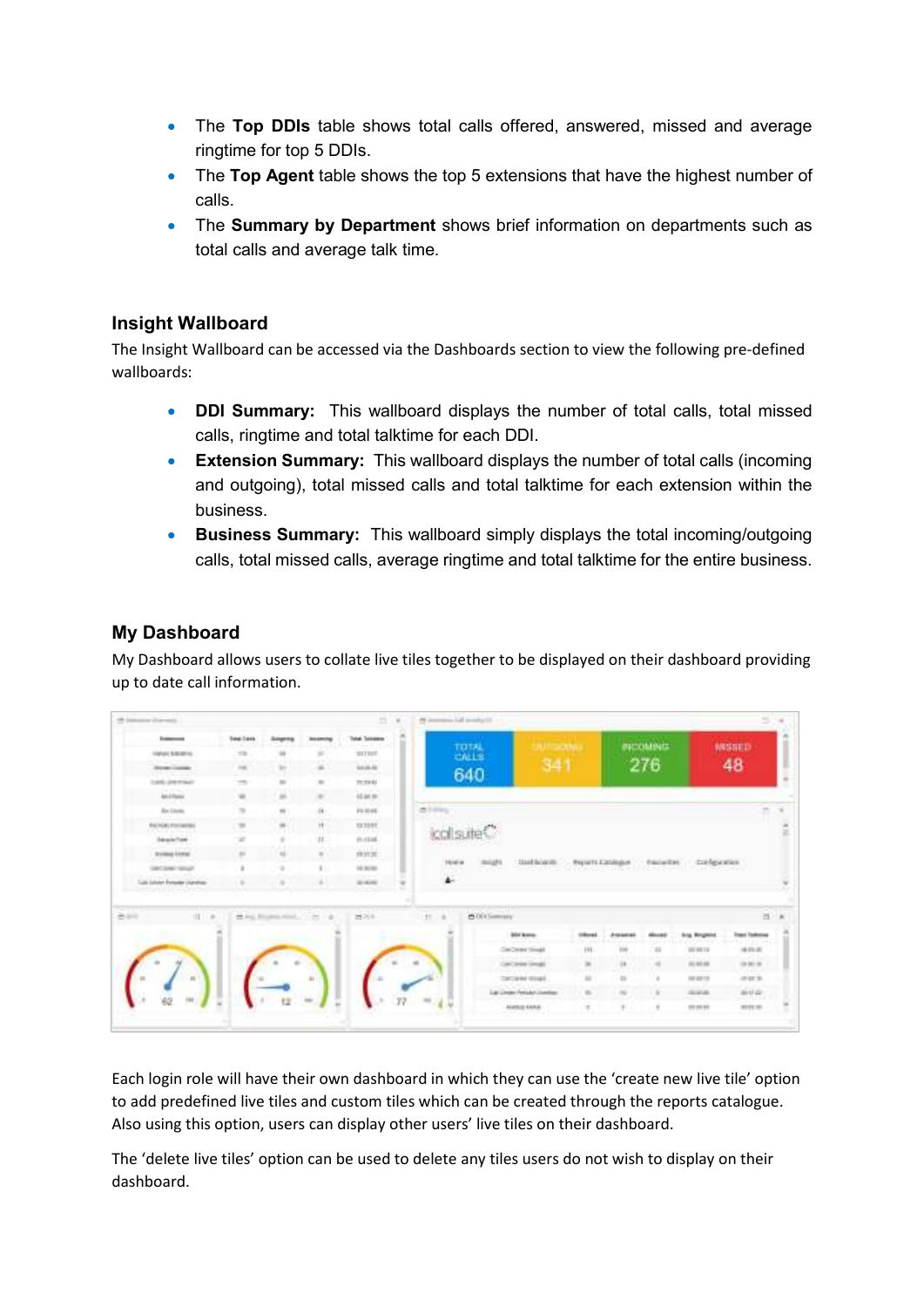The live tiles available to place on My Dashboard vary depending on the product version. **For premier edition users**, contact team analytics can be added to My Dashboard:

*The following wallboard is only accessible for premier edition users:* 

### **Contact Wallboard (iCS Premier Only)**

This wallboard is divided into 3 elements to provide live call information on the Contact Centre.

- 4. **Contact Centre Summary:** This wallboard provides information on total calls out/answered, total missed calls, current calls waiting and longest waiting time in seconds.
- 5. **Agent Summary**: This wallboard displays live call information on each agent's current call status (e.g. free or on call), total

| CONTACT CENTRE SUMMARY |                                     |                  |                            |          |                    |         |                           |                                  |
|------------------------|-------------------------------------|------------------|----------------------------|----------|--------------------|---------|---------------------------|----------------------------------|
|                        | 634<br><b>Total Calls</b>           |                  |                            |          |                    | 344     | <b>Total Out</b>          |                                  |
|                        | 241<br><b>Total Answered</b>        |                  |                            |          |                    |         | 49<br><b>Total Missed</b> |                                  |
|                        | <b>Calls Waiting</b>                |                  |                            |          |                    |         |                           | <b>Longest Waiting Time(sec)</b> |
| M AGENT SUMMARY        |                                     |                  |                            |          |                    |         |                           |                                  |
|                        |                                     |                  |                            |          |                    |         |                           |                                  |
|                        | Agent                               |                  | <b>Status</b>              | Calla    | Inc                | Out     |                           | <b>Total Talktime</b>            |
|                        | <b>Shivam Gadday</b>                |                  | Free                       | 121      | $\bullet$          | 61      |                           | 03:47:14                         |
|                        | Kishan Mahatma                      |                  | Free                       | 121      | 53                 | œ       |                           | 04:20:24                         |
|                        | <b>Curtis John Power</b>            |                  | Free                       | 117      | 30                 | 87      |                           | 032522                           |
|                        | <b>Nell Roma</b>                    |                  | Free                       | 肟        | 56                 | 30      |                           | 03:48:53                         |
|                        | <b>Rui Costa</b>                    |                  | DND ON                     | 73       | 25                 | 48      |                           | 03:01:23                         |
|                        | <b>Rachala Fernandes</b>            |                  | Free                       | 54       | 16                 | 38      |                           | 02:24:39                         |
|                        | <b>Sanglia Patel</b>                |                  | DND ON<br>DND ON           | 27<br>21 | 27<br>ø            | o<br>12 |                           | 01:01:35<br>00:21:24             |
|                        | Kuldasp Mahal<br>Call Center Groupt |                  | Free                       | B        | 8                  | o       |                           | 00:00:00                         |
|                        | Call Carder Perivale Overflow       |                  | Free                       | s        | s                  | ö       |                           | <u>mmm</u>                       |
| <b>CHLIVE CALLS</b>    |                                     |                  |                            |          |                    |         |                           |                                  |
| Direction              | Extension                           | <b>DDI/Group</b> | Caller ID                  |          | Call Status        |         |                           | <b>Time in Current Status</b>    |
| Outpoing<br>Outpoing   | <b>Rui Costa</b><br>Neil Floras     |                  | 07715171988<br>03458351205 |          | On Call<br>On Call |         |                           | 01:18:32<br>01:15:48             |

incoming/outgoing calls and total talk time per agent.

6. **Live Calls:** This wallboard displays the current calls in progress within the business. The wallboard provides information on the direction of the current call (outgoing or incoming), extension name, DDI, current call status (ringing or on call) and time in current status.

|               | Call Status Key |
|---------------|-----------------|
| Free          | Green           |
| Outgoing Call | Blue            |
| Incoming Call | Red             |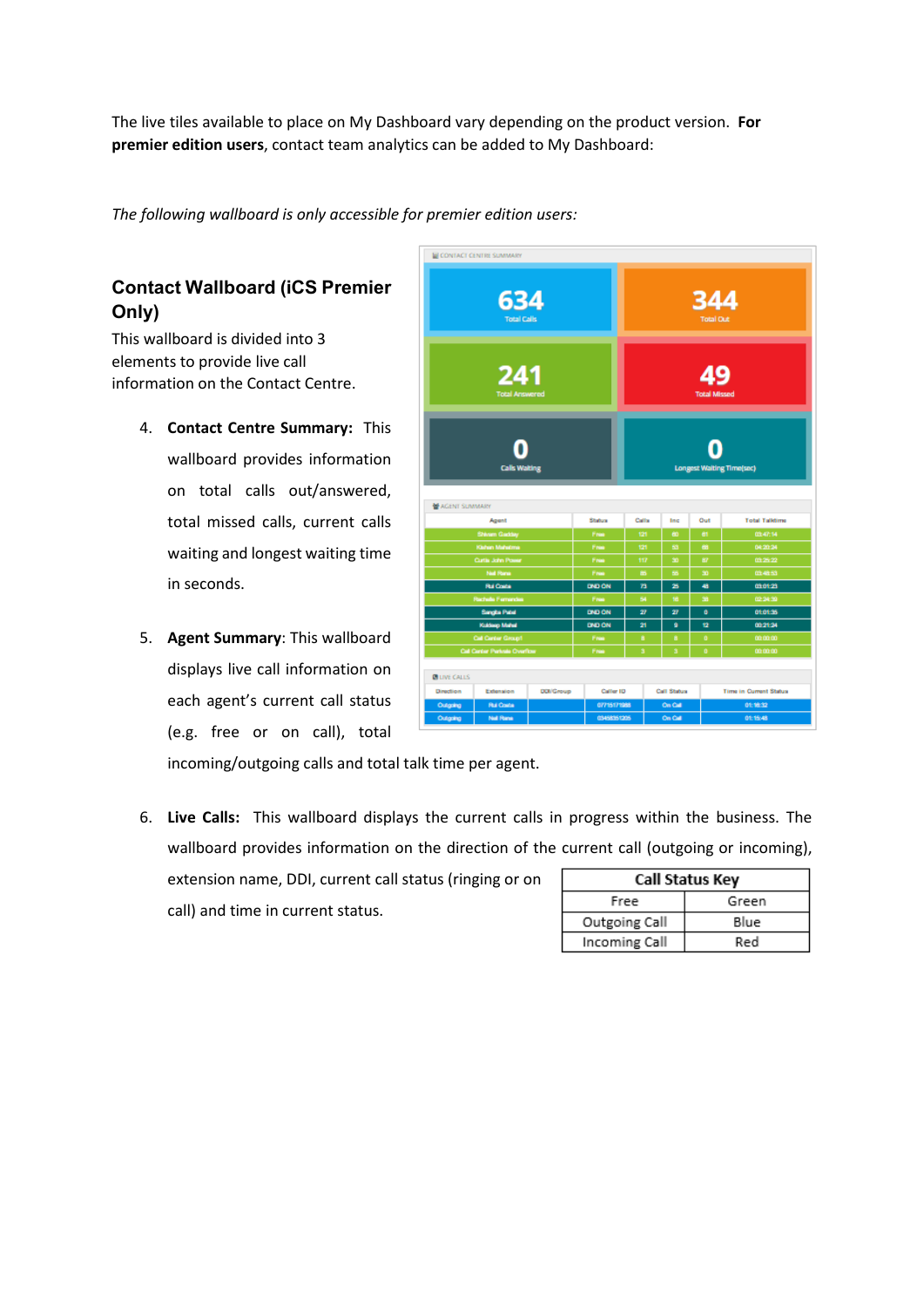## **Reports Catalogue**

The Reports Catalogue is a repository of report templates that provides a starting point and recommended reports.



The following section details the categories of reports and an explanation of each report available to users.

#### **Detailed Call Activity**

This folder contains reports based on daily, half-hourly, hourly and monthly call activities so users can determine which periods are busiest for the business.

#### **Daily Call Activity**

This report displays a summary of call information over a period of 24 hours, including total, outgoing and incoming calls. The report summary displays the total calls, total outgoing, total incoming, total missed and total internal calls. The report details table includes average talk time, average incoming and outgoing talk time and total talk time.

#### **Half-Hourly Call Activity**

This report displays a summary of call information in periods of 30 minute intervals, including total, outgoing and incoming calls. This report is useful to show busy periods in the day.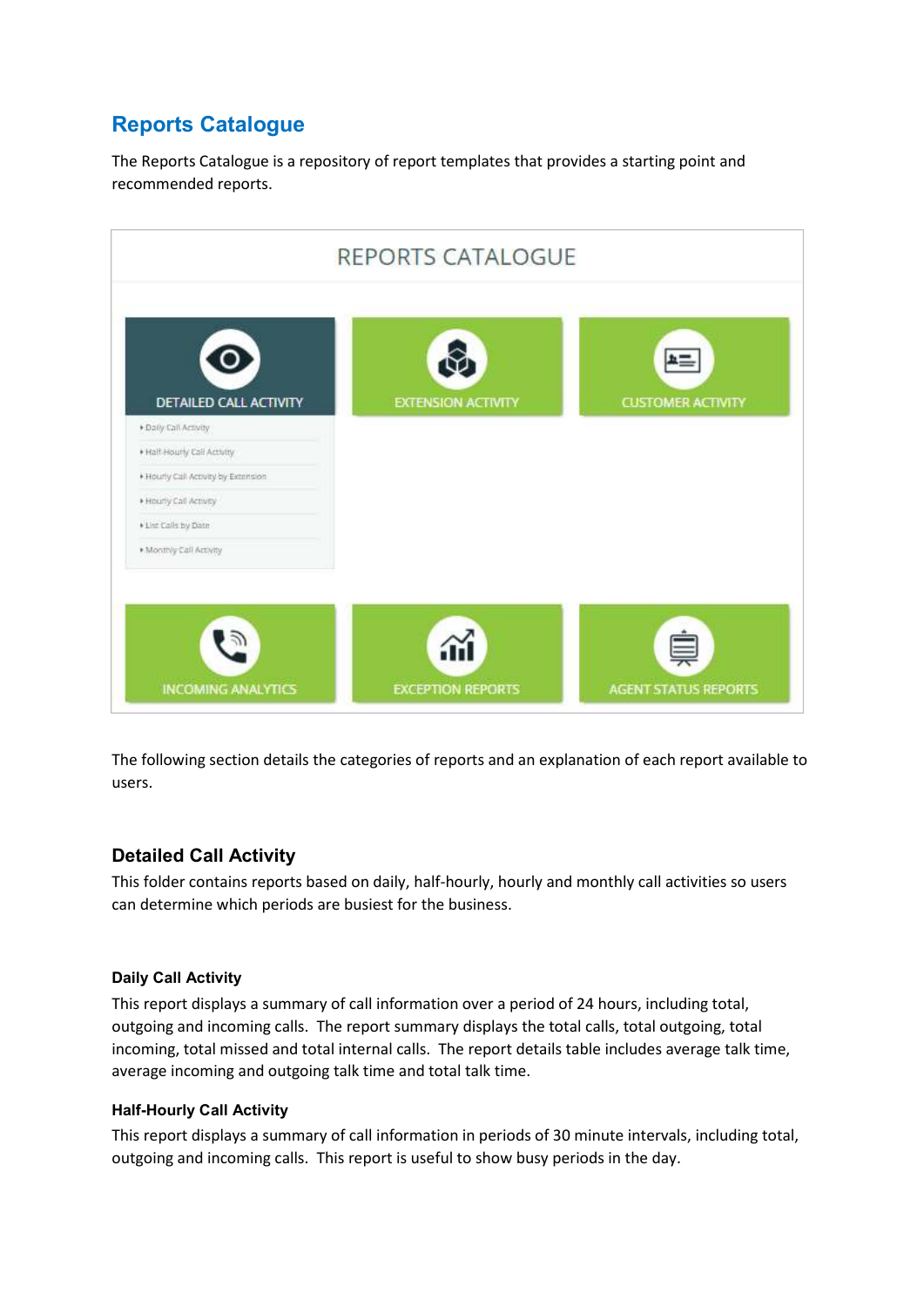The report summary displays the total calls, total outgoing, total incoming, total missed and total internal calls. The report details table displays a breakdown of calls by interval and includes average talk time, average incoming and outgoing talk time and total talk time.

#### **Hourly Call Activity by Extension**

This report displays a summary of call information in periods of 60 minute intervals per extension, including total, outgoing and incoming calls. This report is useful to show busy periods in the day.

The report summary displays the total calls, total outgoing, total incoming, total missed and total internal calls. The report details table displays a breakdown of calls by interval, extension and user, including average talk time and average incoming talk time.

#### **Hourly Call Activity**

This report displays a summary of call information in periods of 60 minute intervals, including total, outgoing and incoming calls. This report is useful to show busy periods in the day.

The report summary displays the total calls, total outgoing, total incoming, total missed and total internal calls. The report details table displays a breakdown of calls by interval, including average talk time, average incoming and outgoing talk time and total talk time.

#### **List Calls by Date**

This report displays a breakdown of all calls for all extensions, including call duration, area and ring time. This report can be used to analyse call flow. For example users can see when the call was answered by the receptionist, which agent the call was transferred to and on which agent the call ended.

The report summary displays the total calls, average duration and average ring time. The report details table displays a breakdown of calls by extension and user, including the date/time of call, duration, area, DDI, ring time and call type.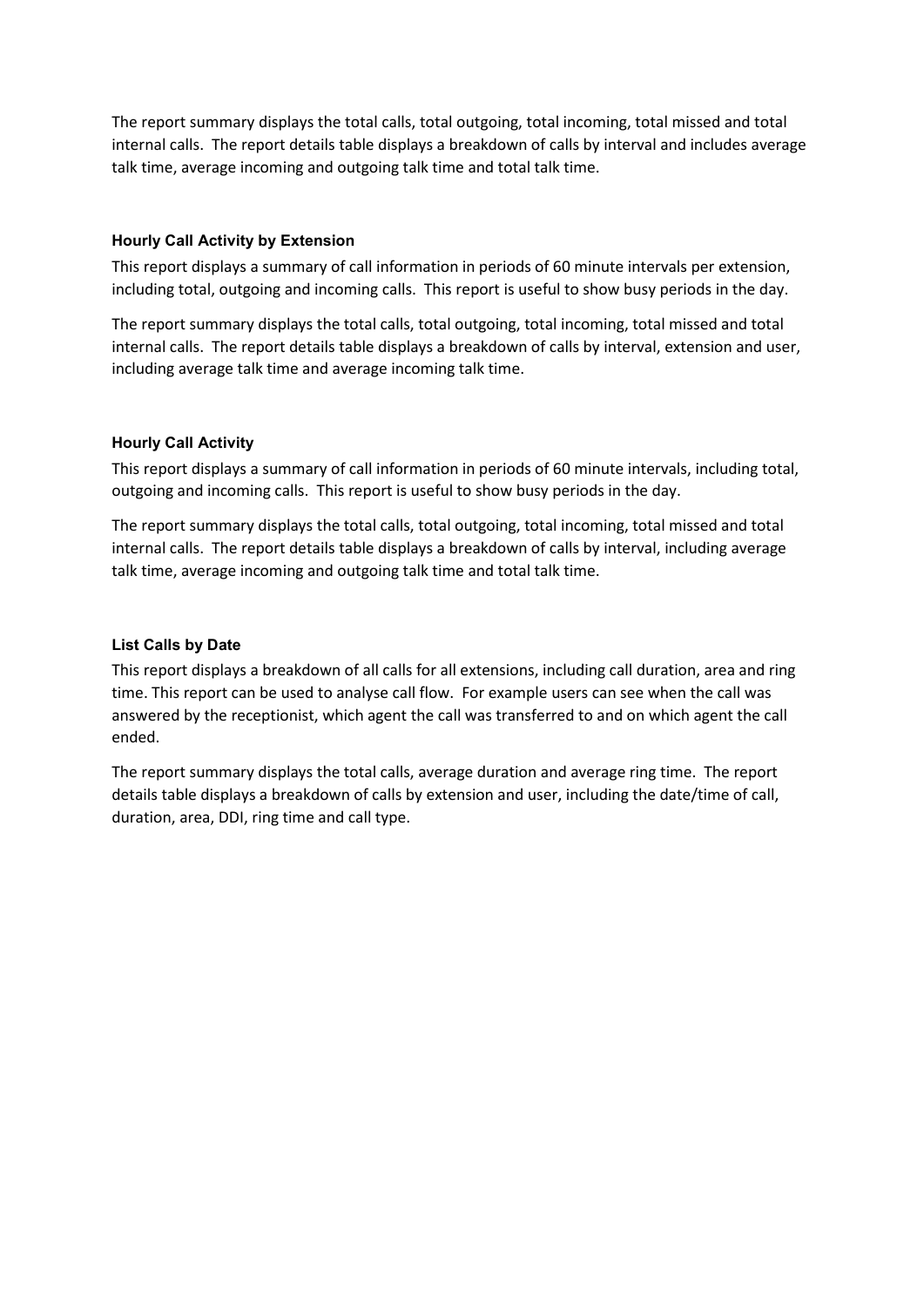#### **Monthly Call Activity**

This report displays a summary of monthly call information, including total calls, total missed calls and average talk time. This report is useful to identify which months of the year are busiest.

The report summary displays the total calls, total outgoing, total incoming, total missed and total internal calls. The report details table displays a breakdown of calls by month, including average talk time, average incoming and outgoing talk time and total talk time.

#### **Extension Activity**

This folder contains reports based on the performance of individual extensions and the groups they are part off such as cost centre, department and division.

#### **Cost Centre Call Activity**

This report displays a summary of call information by cost centre to view which cost centres are busiest within the business.

The report summary displays the total calls, total outgoing, total incoming, total missed and total internal calls. The report details table displays a breakdown of total calls (outgoing, incoming, missed, internal) by cost centre, including call destination type, average talk time, average incoming and outgoing talk time and total talk time.

#### **Department Call Activity**

This report displays a summary of call information by department to see which departments are busiest within the business.

The report summary displays the total calls, total outgoing, total incoming, total missed and total internal calls. The report details table displays a breakdown of total calls (outgoing, incoming, missed, internal) by department, including call destination type, average talk time, average incoming and outgoing talk time and total talk time.

#### **Division Call Activity**

This report displays a summary of call information by division to see which divisions are busiest within the business. The report summary displays the total calls, total outgoing, total incoming, total missed and total internal calls. The report details table displays a breakdown of total calls (outgoing, incoming, missed, internal) by division, including call destination type, average talk time, average incoming and outgoing talk time and total talk time.

#### **Extension Call Activity**

This report displays a summary of call information by extension, to understand call activity by extension across the business. The report summary displays the total calls, total outgoing, total incoming, total missed and total internal calls. The report details table displays a breakdown of total calls (outgoing, incoming, missed, internal) by extension and user, average talk time, average incoming and outgoing talk time and total talk time.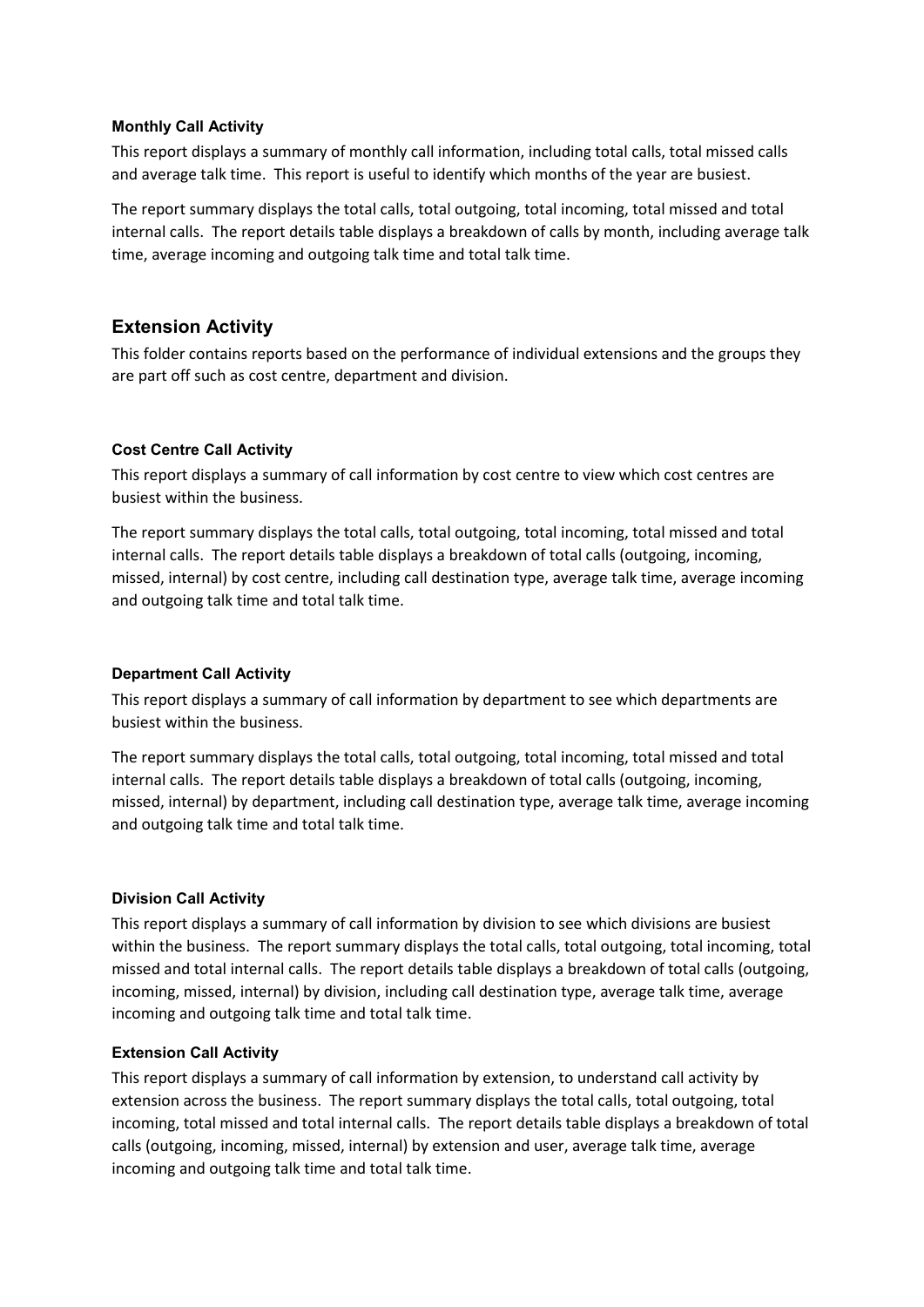#### **Itemised Calls by Extension**

This report displays a breakdown of calls for every extension, including every call made/received, the date/time, number and call duration. This report can be used to analyse call flow. For example, users can see which calls were transferred to another extension and how many calls were missed by that extension.

The report details table displays a breakdown of calls by extension, department and user, including the date/time of call, duration, area, DDI, ring time and call type.

#### **Customer Activity**

This folder contains reports based on the customer contacts that have been imported from the configuration section of the product. Customer contacts can be added in the configuration section under customers > customer directory.

#### **Calls Grouped by Customer**

This report displays a summary of call information for customer contacts, to understand frequency of customer contact, for customer retention analysis.

The report summary displays the total calls, total outgoing, total incoming, total missed and total internal calls. The report details table displays a breakdown of calls (total, outgoing, incoming, missed) by number and contact name, including average talk time, average incoming and outgoing talk time and total talk time.

#### **Itemised Calls by Customer**

This report displays detailed customer contact call information, including calls made/received, the date/time, number and call duration. This report enables users to analyse call flow by customer. Users can see who a call was answered by, if it was transferred and which extension completed the call.

The report summary displays total calls, total duration and average duration. The report details table displays a breakdown of calls by customer name and number, including details of extension, user, cost centre, department, division, date/time of call, duration, area, DDI, ring time and call type.

#### **Incoming Analytics**

This folder contains reports that can be accessed by users to see their incoming call statistics, such as target response time, grade of service and percentages missed/answered within the target response time for the day. Missed call reports are also available in this section.

#### **Call Response Analysis**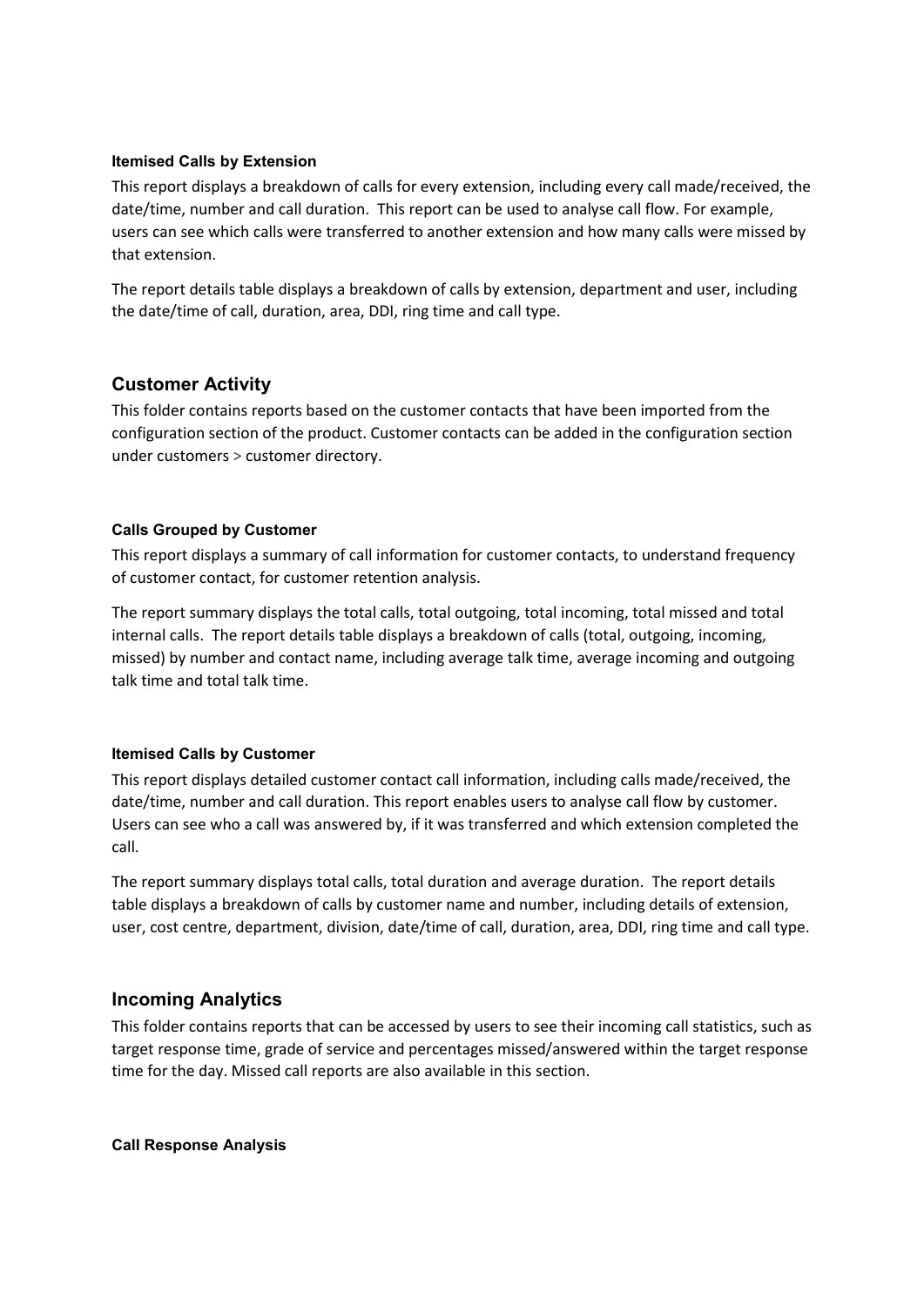This report displays call information for hourly intervals. The report provides detailed information such as total calls answered in target time, percentage of calls missed and grade of service.

This report can be used to determine the call response for agents within the business by hour. Users can see the total calls offered to the business and whether the calls have been answered within the target answer time or if any calls have been missed.

- **Target Answer Time:** This is a threshold period within which an agent must answer the call to achieve good customer service. The target answer time can be set in configuration > system settings > target answer time.
- **Grade of Service (GOS):** Total calls answered within the target response time over total calls offered.
- **Percentage Calls Answered (PCA):** Percentage of calls answered within the target response time over total calls answered for the day.

The report summary displays the total calls offered, total answered, total answered in target and total missed as well as Grade of Service (GoS), Percentage Calls Answered (PCA) and percentage of calls missed.

The report details table displays a breakdown of calls by hourly interval, including calls offered/answered, calls answered in target, missed calls, total and average talk time, average answer time, average abandon wait time, GoS, PCA and percentage missed.

#### **Caller Tolerance**

This report displays customer waiting time in seconds and total calls lost. The report provides insight on how long a customer is prepared to wait for their call to be answered. Users can add a comfort message for customers at these peak times to cut down on lost calls.

#### **Detailed Unreturned Missed Calls**

This report provides a list of missed calls that have not yet been returned in order to highlight busy periods where agents are unable to answer calls. Users are able to see the calls that have been missed, which extension missed the call and how long the customer waited before abandoning the call (ring time). This report can be used to return missed calls to improve business efficiency and customer satisfaction. Once the call has been returned it will no longer appear on the report.

The report summary displays total calls and average ring time. The report details table displays a breakdown of missed calls by extension, user, department and DDI as well as the date/time of call, ring time and call type.

#### **Itemised Calls by DDI Group**

This report displays a breakdown of calls by DDI group and is useful to analyse call flow to DDI groups. The report summary displays total calls and total duration. The report details table displays a breakdown of calls by DDI group, DDI, DDI name, extension and user, including the date/time of call, duration, number, ring time and call type.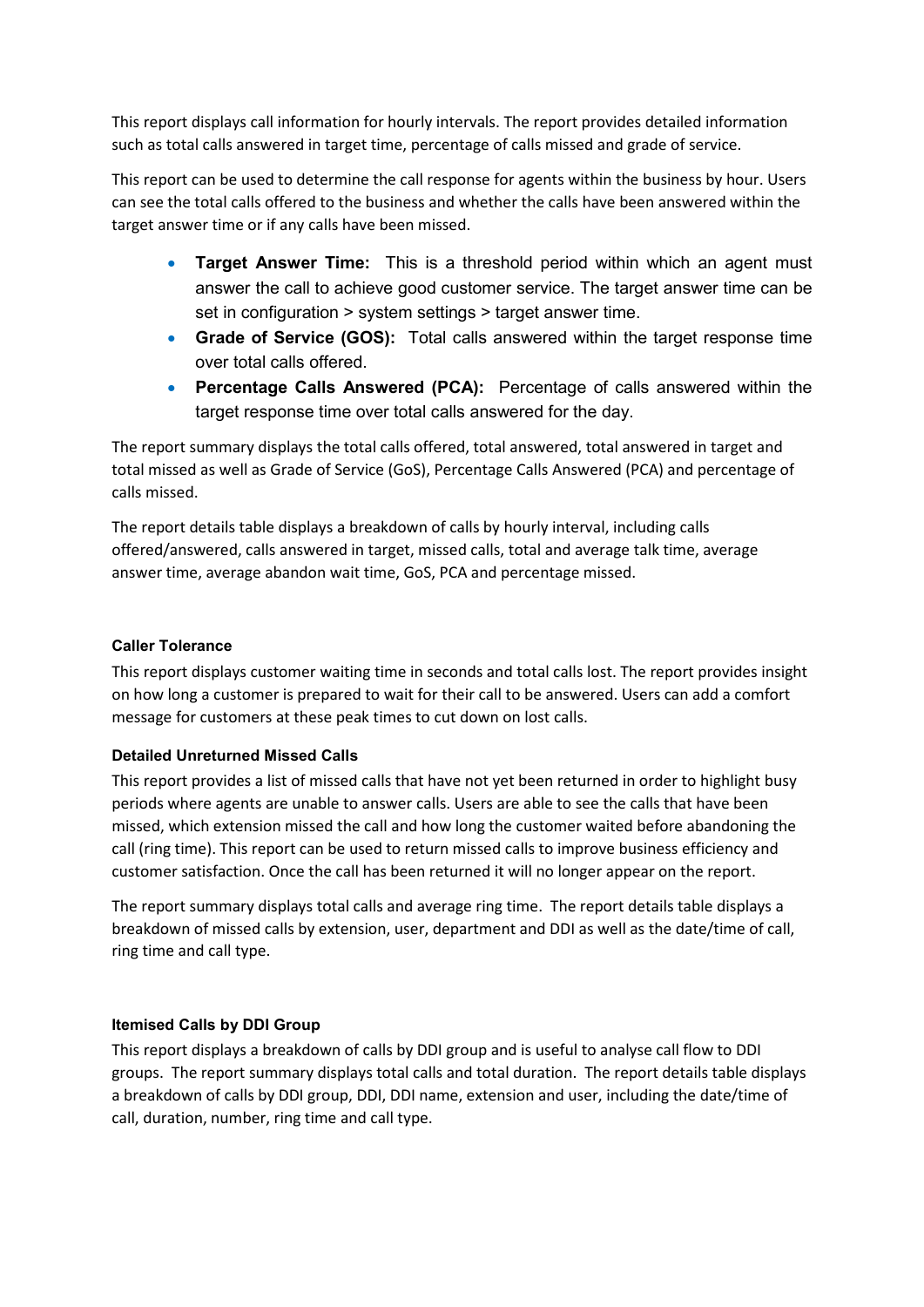#### **Itemised Calls by DDI**

This report displays a breakdown of calls by DDI and is useful to analyse call flow to individual DDIs. The report summary displays total calls and total duration. The report details table displays a breakdown of calls by DDI, DDI name, extension and user, including the date/time of call, duration, number, ring time and call type.

#### **Missed Calls**

This report displays a summary of unanswered calls, the extension that missed the call and how long the customer waited before abandoning the call (ring time).

The report summary displays the total calls and average ring time. The report details table displays a breakdown of missed calls by extension, DDI, user, cost centre, department and division, including the date/time of call, duration, number, ring time and call type.

#### **Daily Call Activity by DDI**

This report displays a summary of daily call information by DDI, including number of calls answered within the target time, total calls, percentage of calls lost and average talk time.

The report summary displays the total calls offered, total answered, total answered in target, total missed, percentage of calls missed, GoS Grade of Service and PCA Percentage Calls Answered (see Call Response Analysis report for GoS and PCA definitions). The report details table displays a daily breakdown of calls offered, answered, answered in target and missed, including total talk time, average talk time, average answer time, average abandon wait time, GoS, PCA and percentage calls missed.

#### **Overall Activity by DDI**

This report displays a summary of incoming call information by DDI, including number of calls answered within the target time, total calls, percentage of calls missed and average talk time.

The report summary displays the total calls offered, total answered, total answered in target, total missed, percentage of calls missed, GoS Grade of Service and PCA Percentage Calls Answered (see Call Response Analysis report for GoS and PCA definitions). The report details table displays a breakdown by DDI, DDI name and DDI group of calls offered, answered, answered in target and missed, including total talk time, average talk time, average answer time, average abandon wait time, GoS, PCA and percentage calls missed.

#### **Unreturned Missed Calls by Caller ID**

This report shows the total number of unreturned missed calls (calls not yet returned by the business) and details total unanswered calls for each Caller ID (CLI).

#### **Exception Reports**

This folder contains additional reports to display call information on duration, area code and area.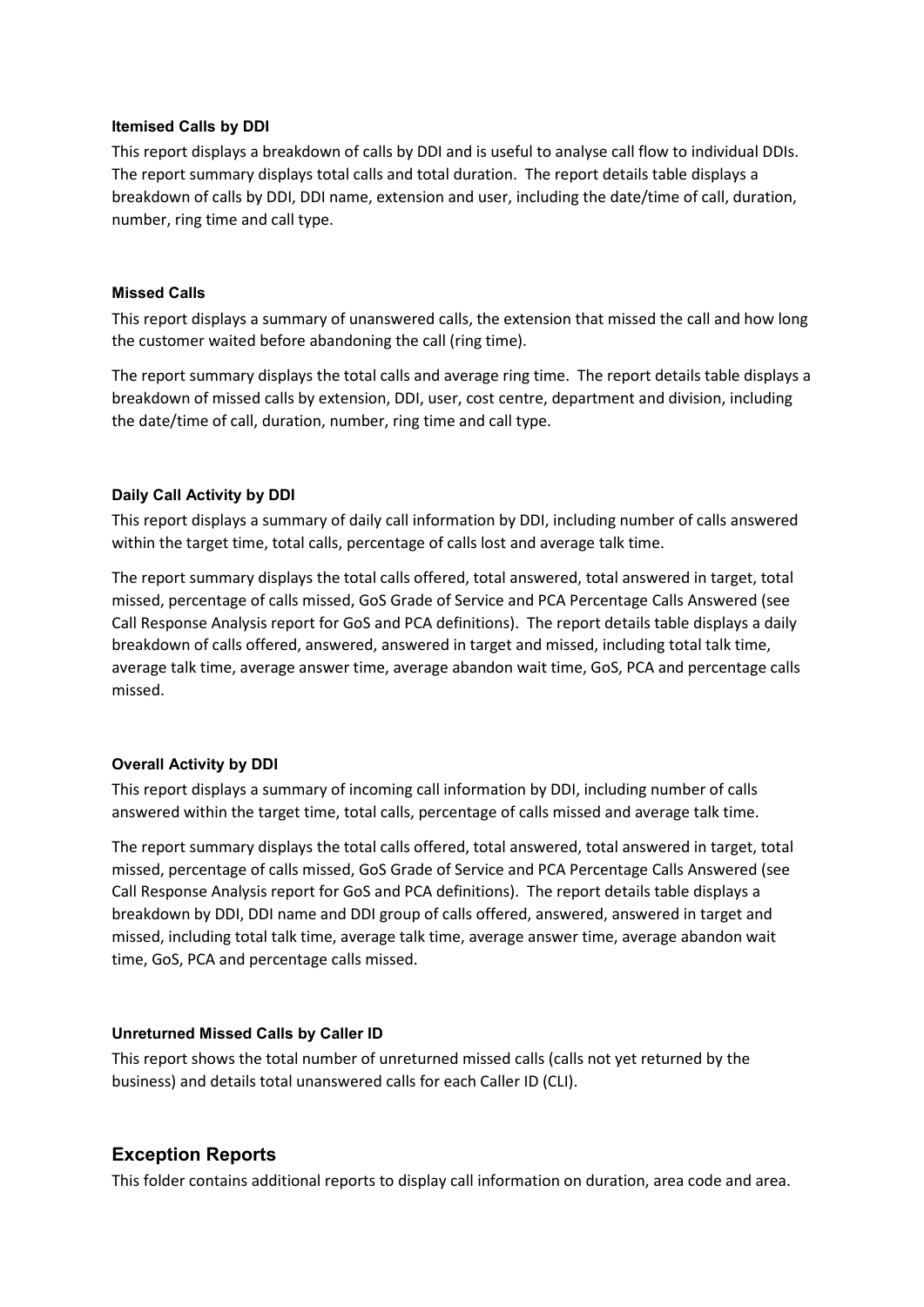#### **List Calls by Duration**

This report displays a breakdown of calls for all extensions by duration. The report summary displays the duration of the longest call and the relevant user. The report details table displays a breakdown of calls by extension, user and department, including the date/time of call, duration, number, area, DDI, ring time and call type.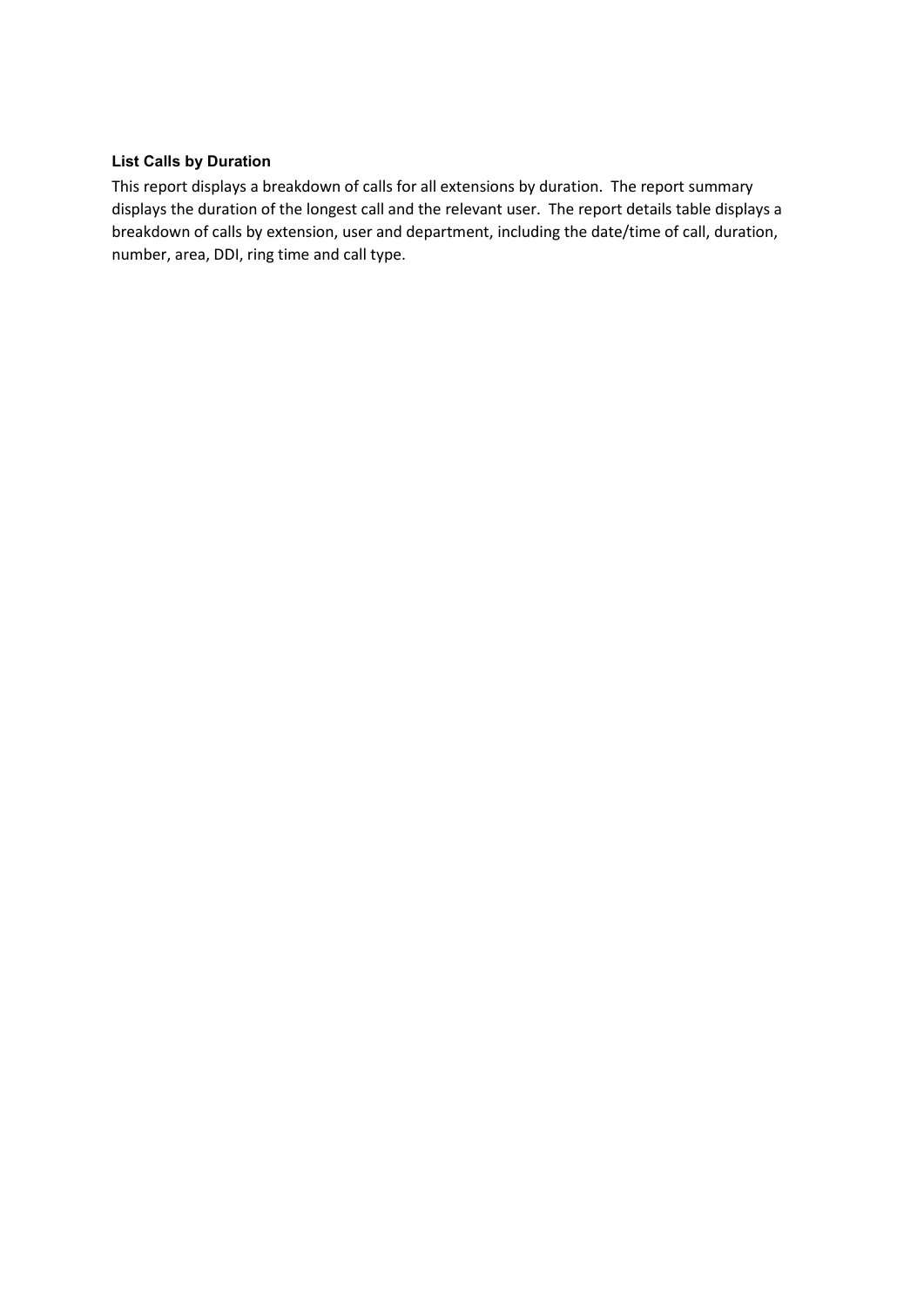#### **Overall Call Activity by Area Code**

This report displays call information grouped by area code. The report summary shows the area with the highest number of calls. The report details table displays a breakdown of total calls and total duration by area code, and includes outgoing/incoming calls and average duration.

#### **Overall Activity by Area**

This report displays call information by area on total calls and duration. This report is useful to view total calls made to and from a specific destination e.g. local and national calls.

The report summary highlights the area with the highest number of calls. The report details table displays a breakdown of total calls and total duration by area, and includes outgoing/incoming calls and average duration.